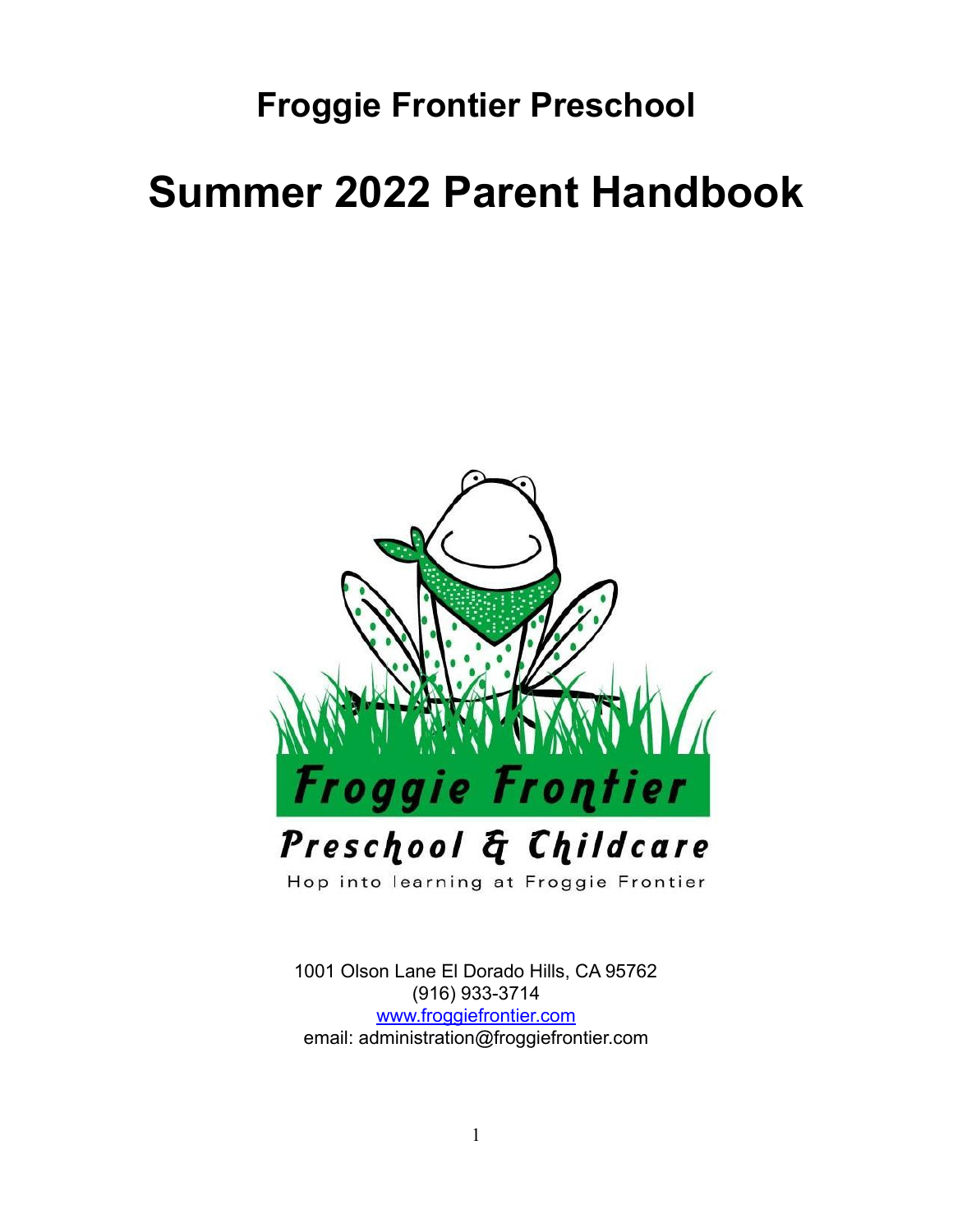#### **About Froggie Frontier's Summer Program**

Froggie Frontier Preschool and Child Care Center is licensed by the State of California Department of Social Services (License #093615992) and is a developmentally appropriate preschool program that focuses on nurturing the physical, social, emotional, and cognitive development of children in a Christian based environment. During the summer months, we run one-week secular theme based camp sessions open to all healthy children ages 3 years old through those entering first grade who are fully toilet trained. All students will be accorded equal treatment and access to services without regard to race, religion, color, national origin, or ancestry.

Our summer camp programs are run by carefully screened, highly qualified employees who are CPR and First Aid certified. They meet or exceed the State of California Department of Social Services Title 22 requirements, which means that they have successfully completed college coursework in Early Childhood Education, been fingerprinted and have passed a criminal background check. More importantly, they love working with kids and provide a warm and welcoming environment for your child.

During our camp programs, we strive to maintain a 1:8 teacher/child ratio. At no time, do we exceed the state guidelines of a 1:12 teacher/child ratio.

#### **Program Times and Session Dates**

Our summer camp program sessions with 1 - 5 day per week options, are held Monday – Friday from 9:00 a.m. – 12:00 p.m. during the following dates:

| Dates:        | Theme:                                   |
|---------------|------------------------------------------|
| $6/6 - 6/10$  | Welcome to Summer!                       |
| $6/13 - 6/17$ | <b>STEM</b>                              |
| $6/20 - 6/24$ | <b>Music Makers</b>                      |
| $6/27 - 7/1$  | Artful Adventures/4th of July Fun Friday |

#### **Optional Lunch Bunch Program**

Kids can stay an extra 45 minutes after the camp program ends to eat lunch and play with their friends. Need a little extra time to get things done? Send your child to school with a lunch and enjoy a little more time for yourself. Offered daily: 12:00 – 12:45 p.m. for \$6 per day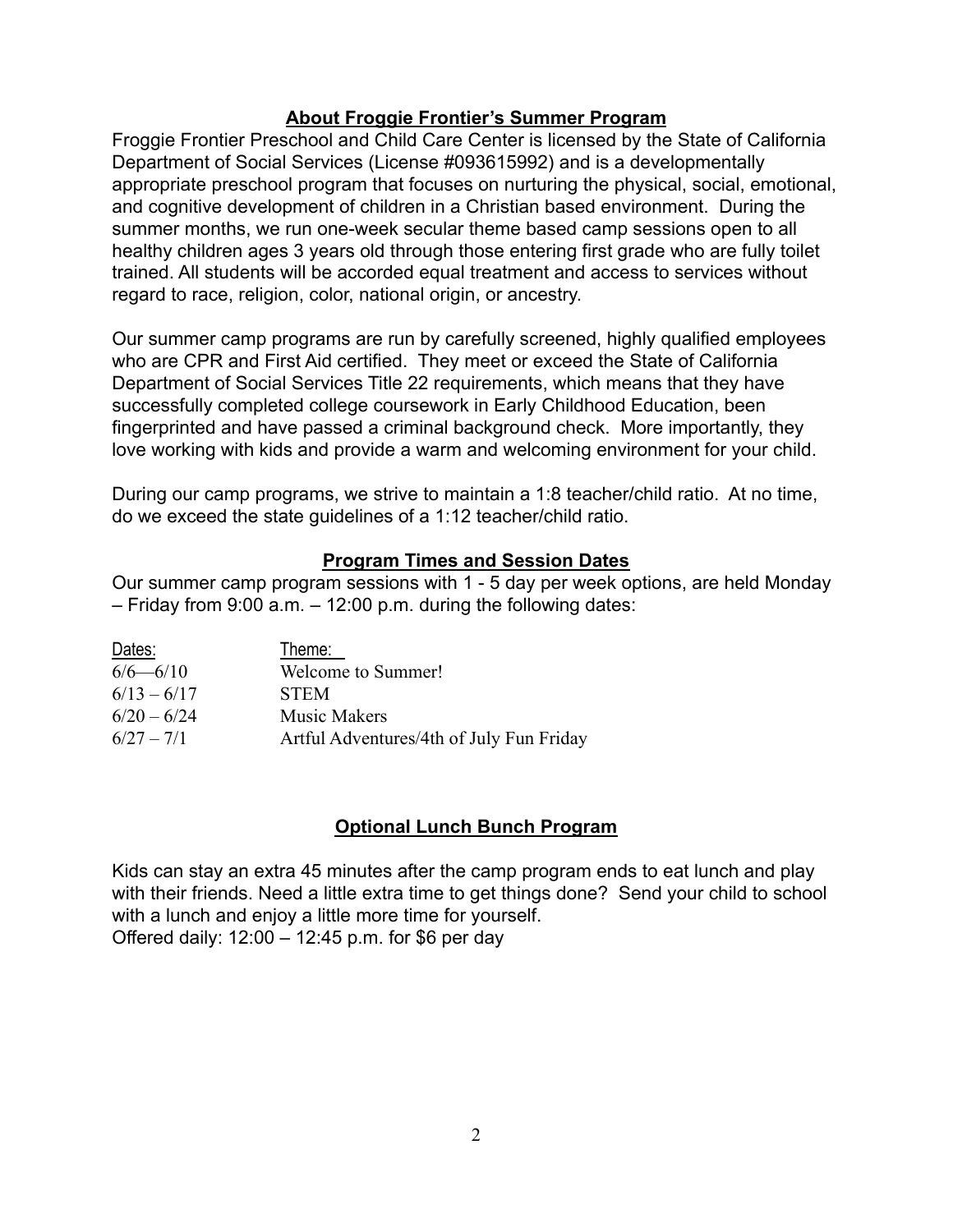# Daily Schedule

| $9:00 - 9:30$   | Arrival & Outdoor Play & Art               |
|-----------------|--------------------------------------------|
| $9:30 - 9:45$   | (Handwashing), Story & Circle Time         |
| $9:45 - 10:35$  | Center Activities (small group activities) |
| $10:35 - 10:45$ | Music & Movement (bathrooms & handwashing) |
| $10:45 - 11:00$ | <b>Snack</b>                               |
| $11:00 - 11:50$ | Indoor Discovery Time (free choice time)   |
| $11:50 - 11:55$ | Clean Up                                   |
| $11:55 - 12:00$ | <b>Closing Story</b>                       |
| $12:00 - 12:45$ | <b>Optional Lunch Bunch</b>                |

#### **Fees:**

Standard Cost: \$35 per day (\$175 per week)

Current/Returning or Future\* Froggie Frontier Students: \$33 per day (\$165 per week)

\*future Froggie Frontier students refers to those students enrolled in our upcoming 2022 – 2023 school year.

#### **Additional Camp Fees and Financial Obligations**

All payments are to be made by check or money order payable to Froggie Frontier or by credit card through our online registration and payment program at 1coresolutions.com. Please note that the company does charge a service fee for credit card payments.

Session Fees: Session fees are due in full by the first day of each camp session. Your child cannot be admitted to camp without payment. Failure to pay will result in giving your child's spot to someone on the waiting list.

Returned Check Fees:If the bank returns your check for insufficient funds, you will be assessed a return check fee of \$25.00. Additionally, the session fee, returned check fee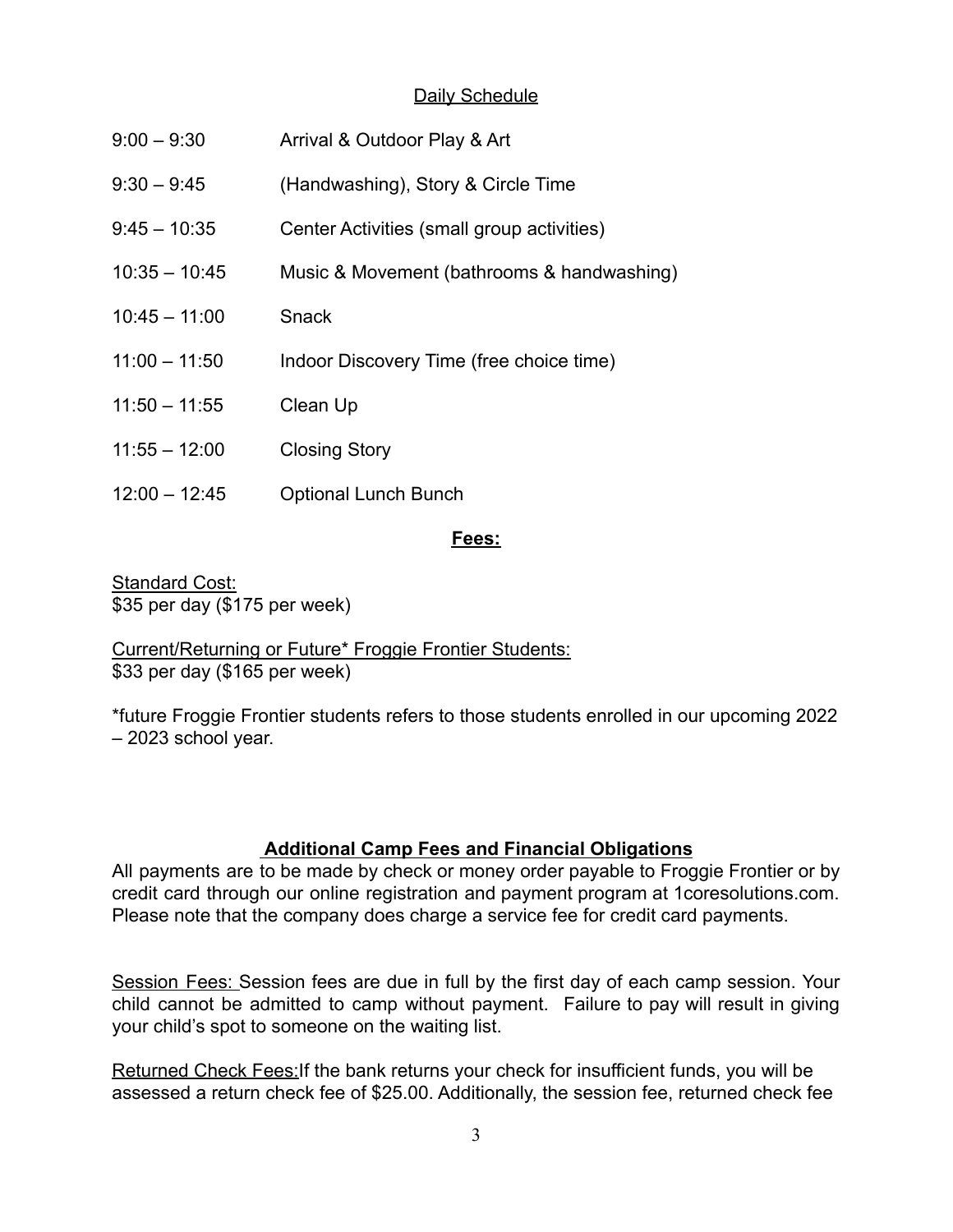and late fees will need to be paid by money order. Late fees are \$10 per calendar day from the day the session fee was due until the date the session fee, late fees and returned check fees are received by Froggie Frontier. Upon notification of a returned check, you will have two working days to bring in a money order to cover all fees owed. If you do not meet this financial obligation your child will not be admitted at Froggie Frontier until all applicable fees have been paid. The second returned check will require all future session fees to be paid by money order or through credit card on-line. Froggie Frontier reserves the right to terminate enrollment at any time for non-payment of fees.

#### Late Pick Up Fees:

There will be a late pick up fee of \$2 per minute assessed for any child not picked up by 12:00 p.m. (Camp Program) and 12:45 p.m. (Lunch Bunch Program). This late fee is due on your child's next attendance day.

#### Lunch Fees

If your child attends the Lunch Bunch program and you forget your child's lunch, there will be a charge of \$5 for each lunch provided by the center. This fee will be due at the time you pick up your child.

#### Vacations/Medical Absences:

There are no refunds or pro-rated session fees available if your child misses a camp day or session. Should your child be unable to attend an entire camp session any deposits or fees paid can be transferred to another camp session, if there is space available, with at least 5 business days advance notice to Froggie Frontier.

# **Enrollment Requirements**

Prior to your child's first day of attendance the following must be submitted:

- Registration Form
- Child's Preadmission Health History
- Identification Form
- Consent for Emergency Medical Treatment
- Immunization Records (immunizations must be current)
- Admission & Financial Agreement
- Parents' Rights Form
- Personal (Child's Rights) Form
- Physician's Report & TB Clearance (by the  $30<sup>th</sup>$  day of enrollment)
- Incidental Medical Plan completed and signed by a physician (for those students who require an epi-pen or inhaler to be kept at camp.)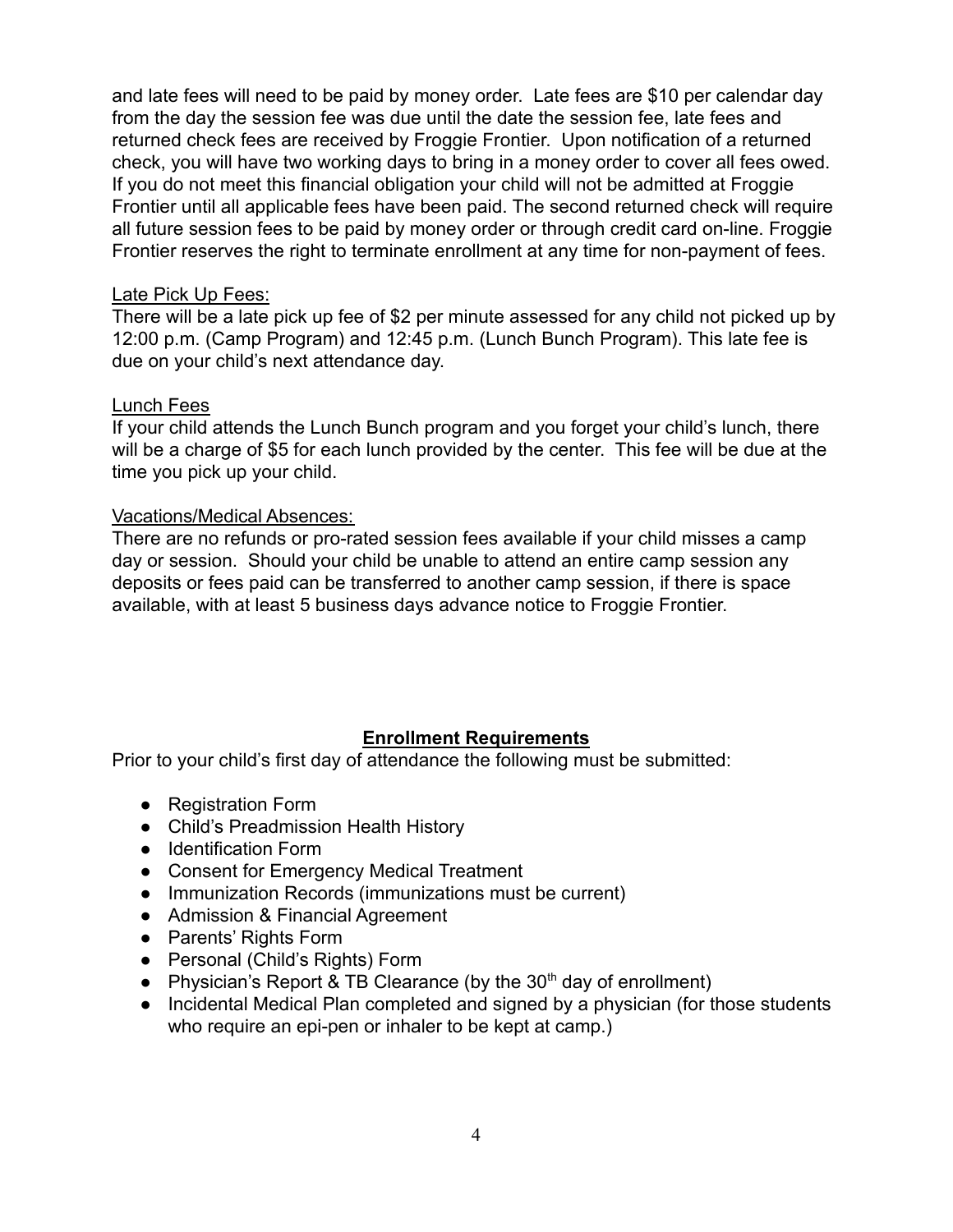# **What to Bring to Camp**

- A ziplock bag that contains a change of clothes clearly marked with child's name. This should include underwear and socks in addition to a change of clothes. These will be for child's use in case of accident or spill and will be stored in his/her cubby.
- Nutritious non-perishable, **non-nut** lunch, if participating in the Lunch Bunch program. Due to current covid-19 guidelines, lunches need to be packed in a disposable bag with disposable wrappings. (Please no bento boxes, lunch boxes, tupperware or water bottles.) Children will be provided with plenty of cold water throughout the day.

# **Toys**

Please leave all toys at home, unless requested by camp staff for an activity.

#### **What to Wear to Camp**

Please send your child dressed for play in clothes that can get messy. Active outdoor play is beneficial to children. We go outside daily unless it is raining or a "spare the air" day. Please dress your child appropriately for the weather and send your child to school wearing sunscreen. (We are not allowed to apply sunscreen to your child.) Be sure to label all outdoor garments. We recommend that girls wear shorts underneath their dresses. Closed toe shoes such as tennis shoes are highly recommended. (Please no flip flops or shoes without backs.)

We try to foster as much independence as possible, which includes encouraging the children to fasten their own clothes. It helps if you provide clothing that is easy for your child to manipulate. This is especially important for toileting issues. (Please note that we do not allow children to wear "pull ups" or other toilet training garments to the center. Children must be fully toilet trained, including the ability to wipe themselves to attend our program.)

# **Daily Procedures**

#### Arrival/Sign-In

- Children are required to be electronically clocked in (or signed in the manual timesheet binder) by a parent, legal guardian or other adult who is listed on your child's form. You will sign using an electronic device and the code provided for you.
- After signing in your child, please say goodbye to your child at the designated area. A teacher will take any items from you and place them in your child's cubby.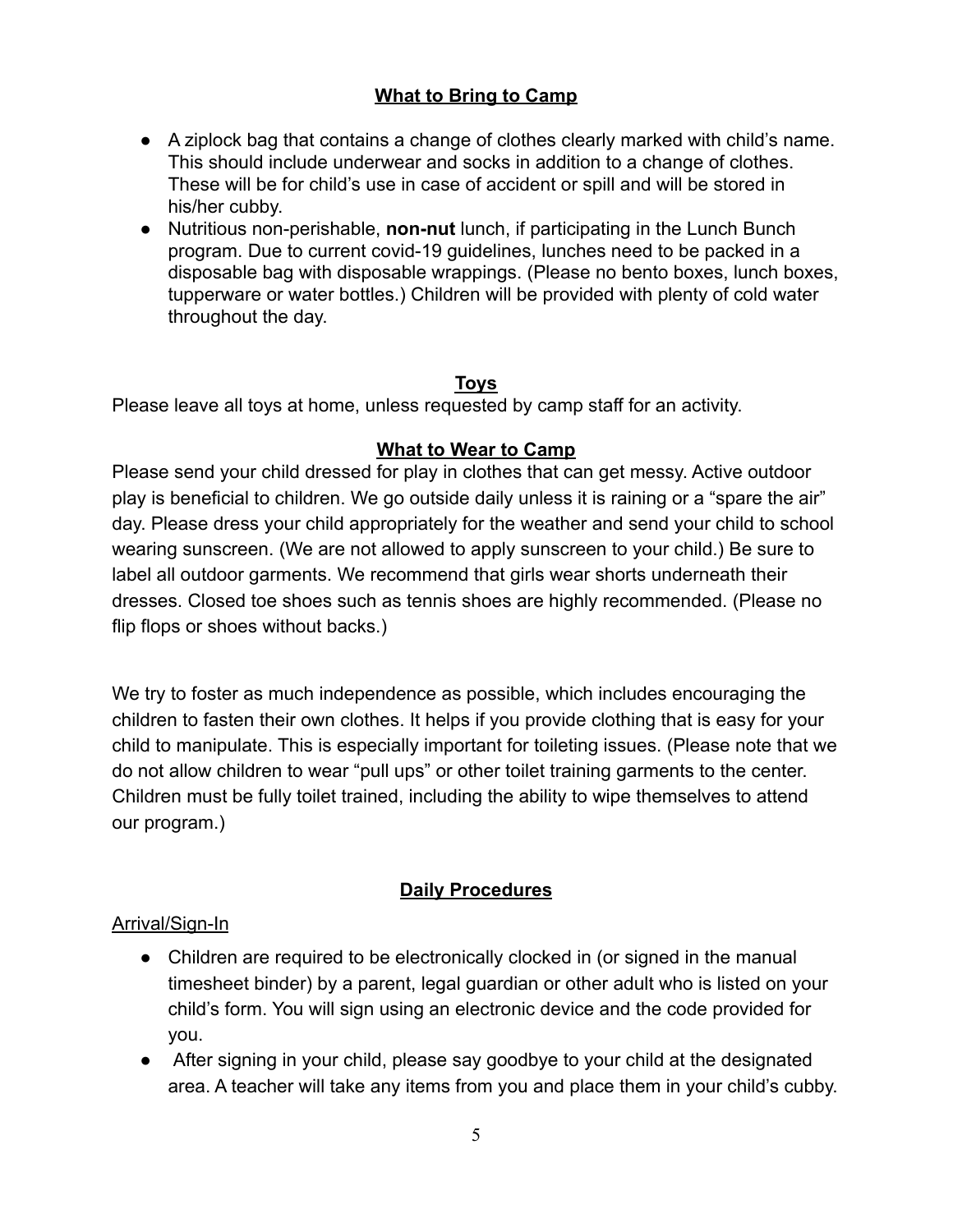Your child will wash hands with a teacher upon arrival.

# Departures/Sign-Out

- Pick up will take place at the classroom door and a staff member will assist you with signing your child out.
- Please let us know if someone other than yourself will be picking up your child from the center. This person must be listed on your child's identification form, be at least 18 years of age, and will be asked to show a photo I.D. We will be unable to release your child to anyone not listed on his/her form or without prior written authorization. For this reason, please provide a thorough list of those people authorized to pick up your child on your child's enrollment form so we can assign them their electronic code.
- Please note that we are required by law to release a child to a biological or custodial parent unless we have been provided with copies of court documents that state otherwise.
- There will be a late pick up fee of \$2 per minute assessed for any child not picked up by 12:00 p.m. (Camp Program), or 12:45 p.m. (Lunch Bunch Program). This late fee will be posted to your account ledger.
- If we are unable to reach you within an hour from the time that your child's program ended, and have been unsuccessful in contacting the people on your child's emergency contact list, we have no recourse but to call Child Protective Services (CPS) or the local Sheriff's Department to report the steps we have taken to locate you and request their assistance.

# **Nutrition**

#### No Nut Products at School:

We do not serve nuts or nut products. If your child participates in the Lunch Bunch please do NOT send your child to school with food items containing nuts or nut products.

#### Snack:

We provide a nutritious snack daily in both the preschool program and in the Lily Pad Corner program. Each snack shall include at least 1 serving from each of 2 or more of the four major food groups. We also do a cooking project or create a special snack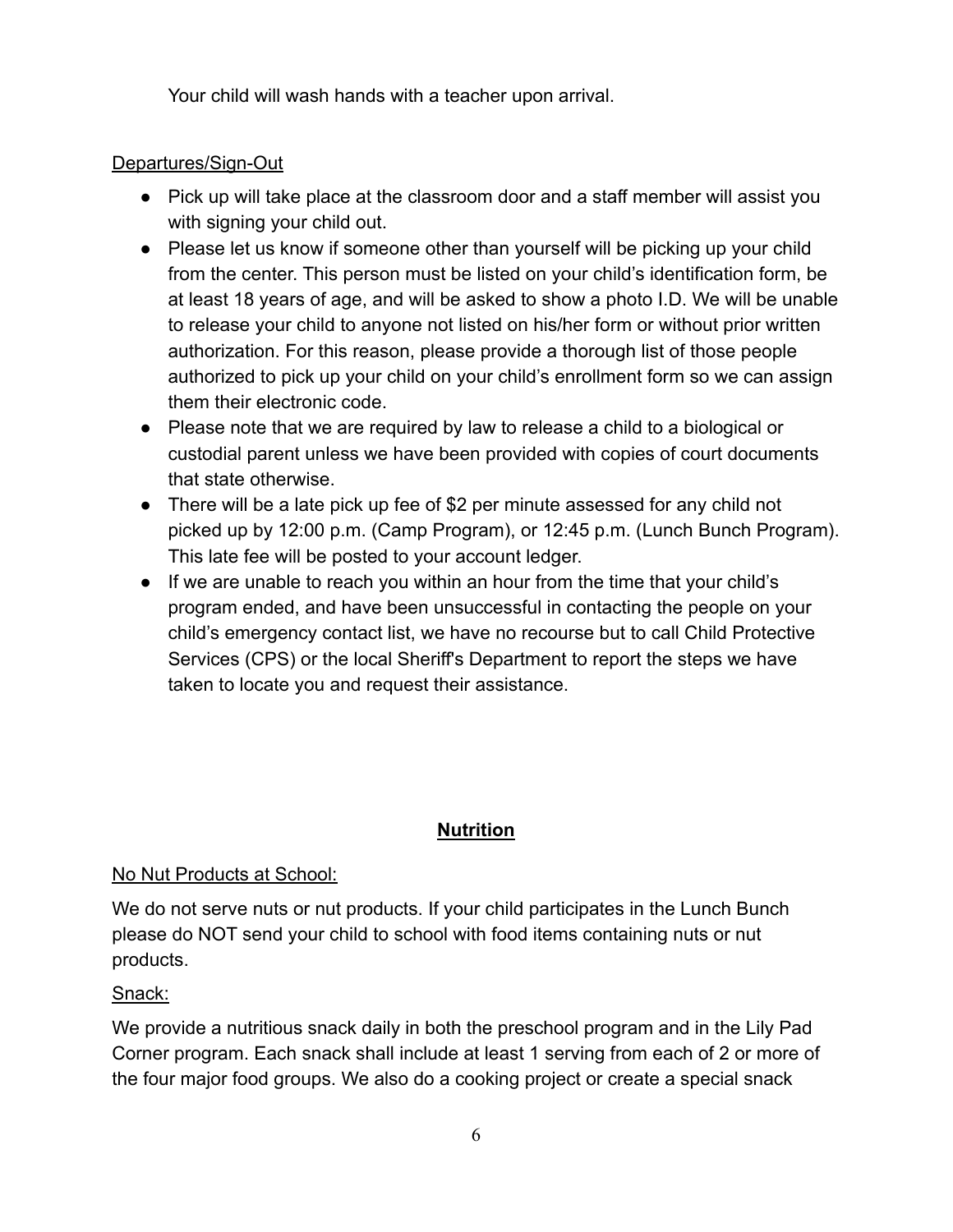almost weekly that may contain some sugar. If you would rather not have your child participate in these projects or be served an occasional small treat on special event days, please let us know. A snack menu will be posted on the outside parent bulletin board.

#### Lunch:

If your child will attend the Lunch Bunch please provide a nutritious lunch in a disposable bag and wrappings for your child and remember to include any disposable utensils your child will need. We cannot refrigerate, prepare, or heat lunches for the children, so please plan accordingly. When preparing your child's lunch, please remember to provide small portions that your child can easily eat him/herself, and try to keep meals low in sugar**. Please don't pack nut products, items** l**abeled as "may contain nuts",** candy or soda pop of any kind. If you are sending an alternative that looks like a nut product, such as sunflower butter, please let us know. (You can simply put a post it note in your child's lunch bag.) Please do not be offended if we take an item away from your child's lunch that we aren't sure of. We have some students with severe allergies and need to be extra diligent with our policies to keep them safe.

If you need suggestions for healthy lunch choices, please ask. We do not allow the children to share lunches. If you forget your child's lunch, your child will be provided with one at a cost of \$5. This fee will be posted to your account ledger.

# **Other School Policies and Misc. Information**

# **Birthdays**

We love helping a child celebrate a birthday. We let our birthday child be our special helper for the day and provide them with a special birthday crown. Due to current covid guidelines, we regret that we can not allow outside treats or goodie bags to be distributed to other campers at this time.

#### Media Policy

DVD and media viewing are used only for special events, curriculum enhancements, or on occasion, during recess time during spare the air days or inclement weather.

#### Photo & Media Policy

We take photos of the children for use throughout the classroom, on bulletin boards, student folders and for viewing by parents, guardians, and staff. Photos and videos of your child will not be used for advertisement, school publications or the school website without your permission.

# Rights of the Licensing Agency

Froggie Frontier Preschool and Childcare Center is licensed by the State of California, Department of Social Services. The Department of Social Services has the authority to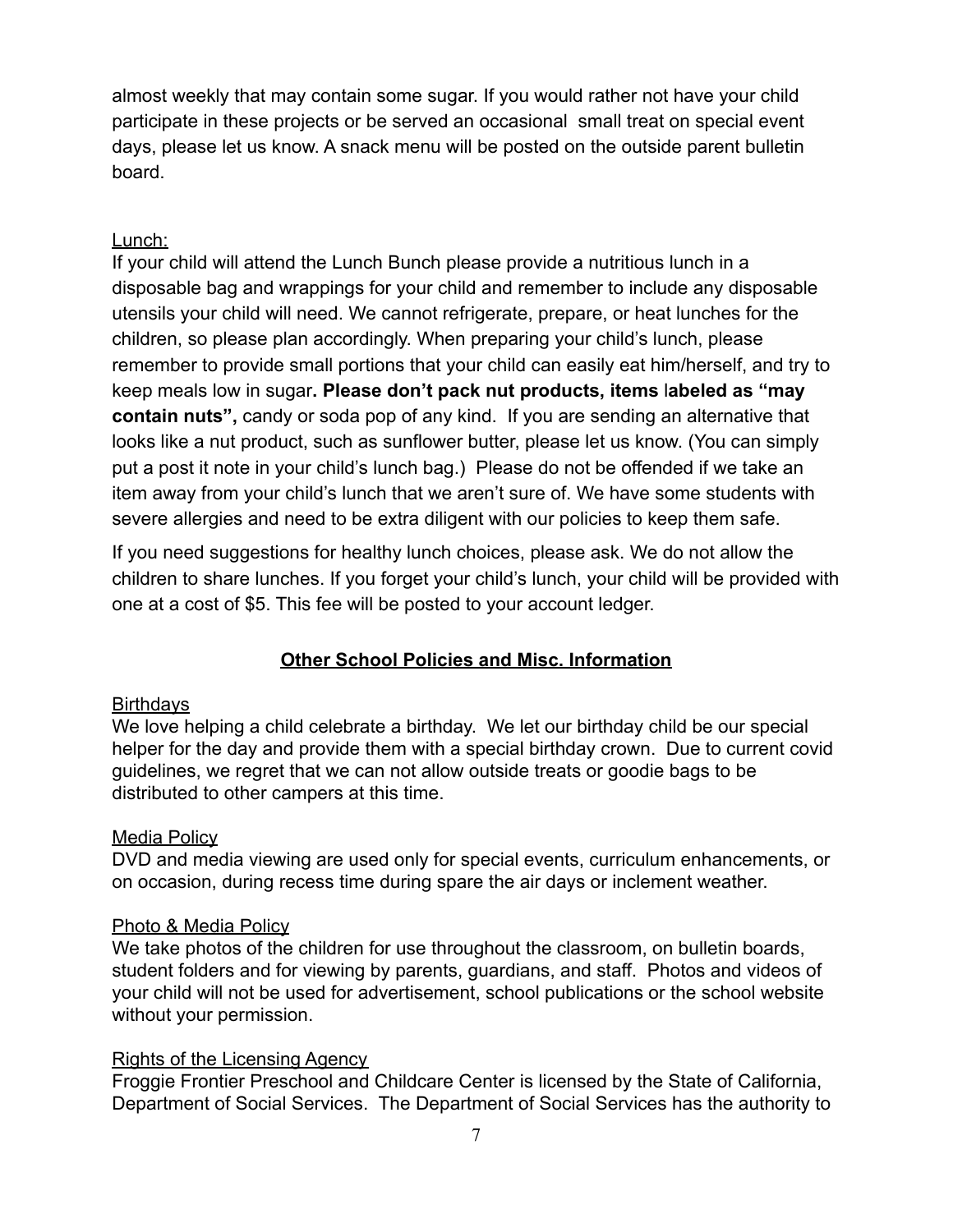interview children or staff, and to inspect, audit and/or copy childcare records, without prior consent. The Department of Social Services has the authority to observe the physical condition of the child(ren), including conditions that could indicate abuse, neglect, or inappropriate placement.

#### Tobacco-Free School

Froggie Frontier is a Tobacco Free School and no smoking of any kind is allowed by staff, parents and the general public at the school, church or around school and church grounds.

#### Dogs at School

Because of potential allergies and general safety, dogs are not allowed inside the school or playground unless they are Seeing Eye dogs or companion dogs, or are part of a school event or instructional program.

Power Outages: The center is required by licensing to maintain certain temperatures inside our classrooms. If a power outage causes us to become non-compliant in this area, we have no choice but to close the camp. If this occurs, and you need to pick up your child early and there is less than 45 minutes left in the camp day at the time of pick up, no refunds will be given for tuition. If camp will be closed for more than 45 minutes, you will be issued a pro-rated refund.

#### **Discipline Policy**

Our staff is trained in positive discipline techniques. We focus on teaching children to use their words to express their feelings and solve problems with others.

At Froggie Frontier, we have 3 expectations:

- 1) We are safe.
- 2) We are respectful.
- 3) We are kind.

When challenging behavior occurs, we will verbally discuss ways to handle the situation and use redirection and/or positive reinforcement whenever possible. If these techniques do not work, staff may remove a child from a group area for a short "reset" break as long as visual supervision can be maintained. The "reset" is not intended as a punishment, but rather as a calming time to regain control. A child will be encouraged to return to play as soon as he/she feels ready.

Children often react to what we, as adults, might consider "minor" changes in their lives. Please keep us informed about things that might be occurring at home so we can offer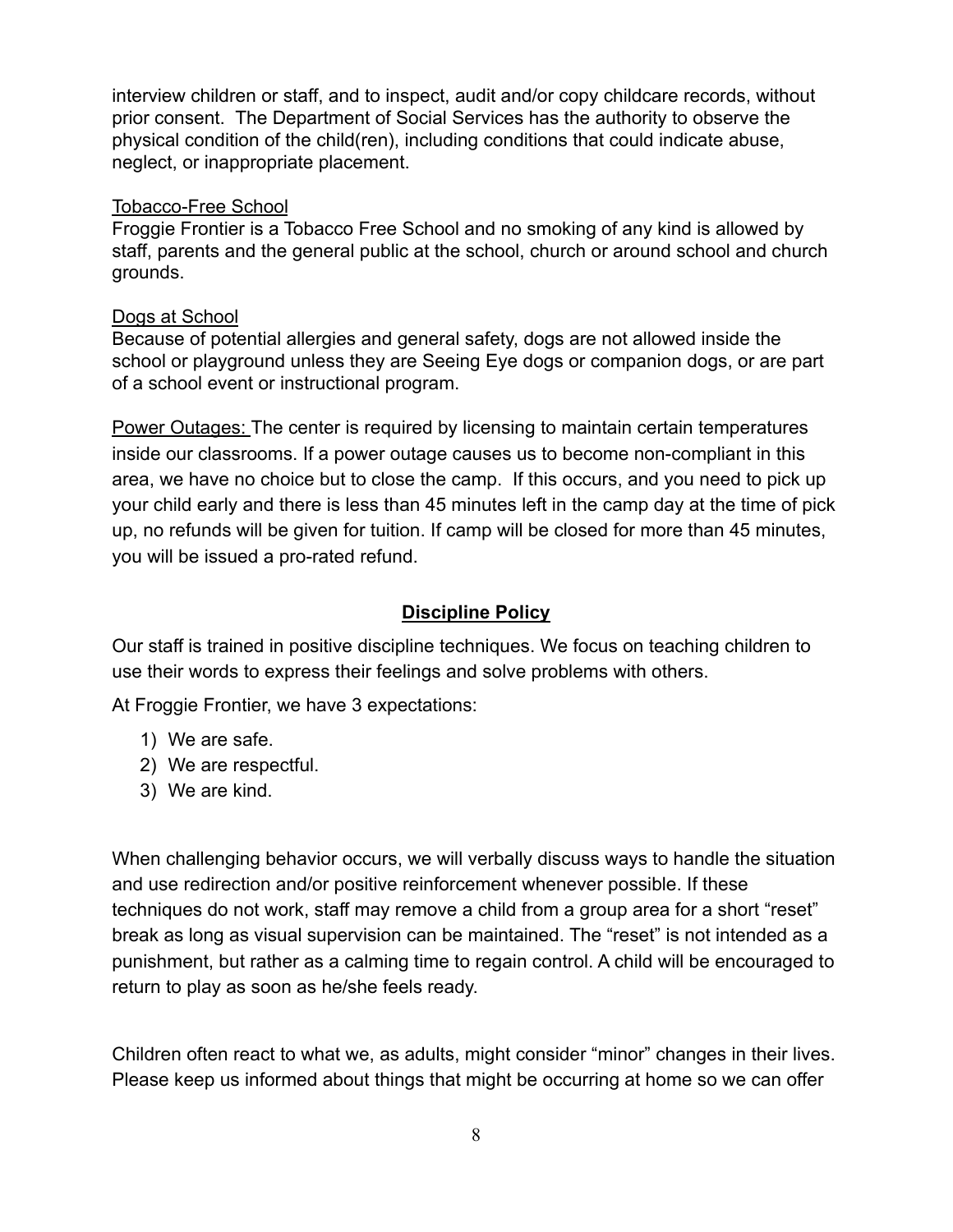extra support to your child as necessary. We believe in working together with the parent to make sure each child's experience in camp.

In the event that a child is struggling with behavior issues, we will require a parent/teacher/administrator conference in order to determine if a plan can be developed to help your child to be successful in the camp environment. This might result in the use of a behavior chart, reward system, behavior contract or other strategies. Successful behavioral interventions generally take a longer period of time than the weekly camp sessions can provide. If the center is unable to meet the needs of the child, it may be necessary for parents to make alternative arrangements for their child's camp experience.

Extreme behavior that causes a safety concern for the child, staff or other children may result in a phone call to the parent requesting immediate removal of the child from the center for the day. In the event that a child becomes physical or violent or is considered dangerous to the health or safety of self, other children, or staff, the administrator reserves the right to dismiss a child with a 24-hour written notice to the parent.

Our Discipline Policy shall be in accordance with Section 101223, Personal Rights from the State of California Department of Social Services as follows: Each child receiving services from a Child Care Center shall have rights, which include, but are not limited to, the following:

(1) To be accorded dignity in his/her personal relationships with staff and other persons. (2) To be accorded safe, healthful and comfortable accommodations, furnishings and equipment to meet his/her needs. (3) To be free from corporal or unusual punishment, infliction of pain, humiliation, intimidation, ridicule, coercion, threat, mental abuse, or other actions of a punitive nature, including but not limited to: interference with daily living functions, including eating, sleeping, or toileting; or withholding of shelter, clothing, medication or aids to physical functioning. (4) To be informed, and to have his/her authorized representative, if any, informed by the licensee of the provisions of law regarding complaints including, but not limited to, the address and telephone number of the complaint receiving unit of the licensing agency and of information regarding confidentiality:

California Department of Social Services Community Care Licensing Division River City Regional Office

2525 Natomas Park Drive Suite 250 Sacramento, CA 95833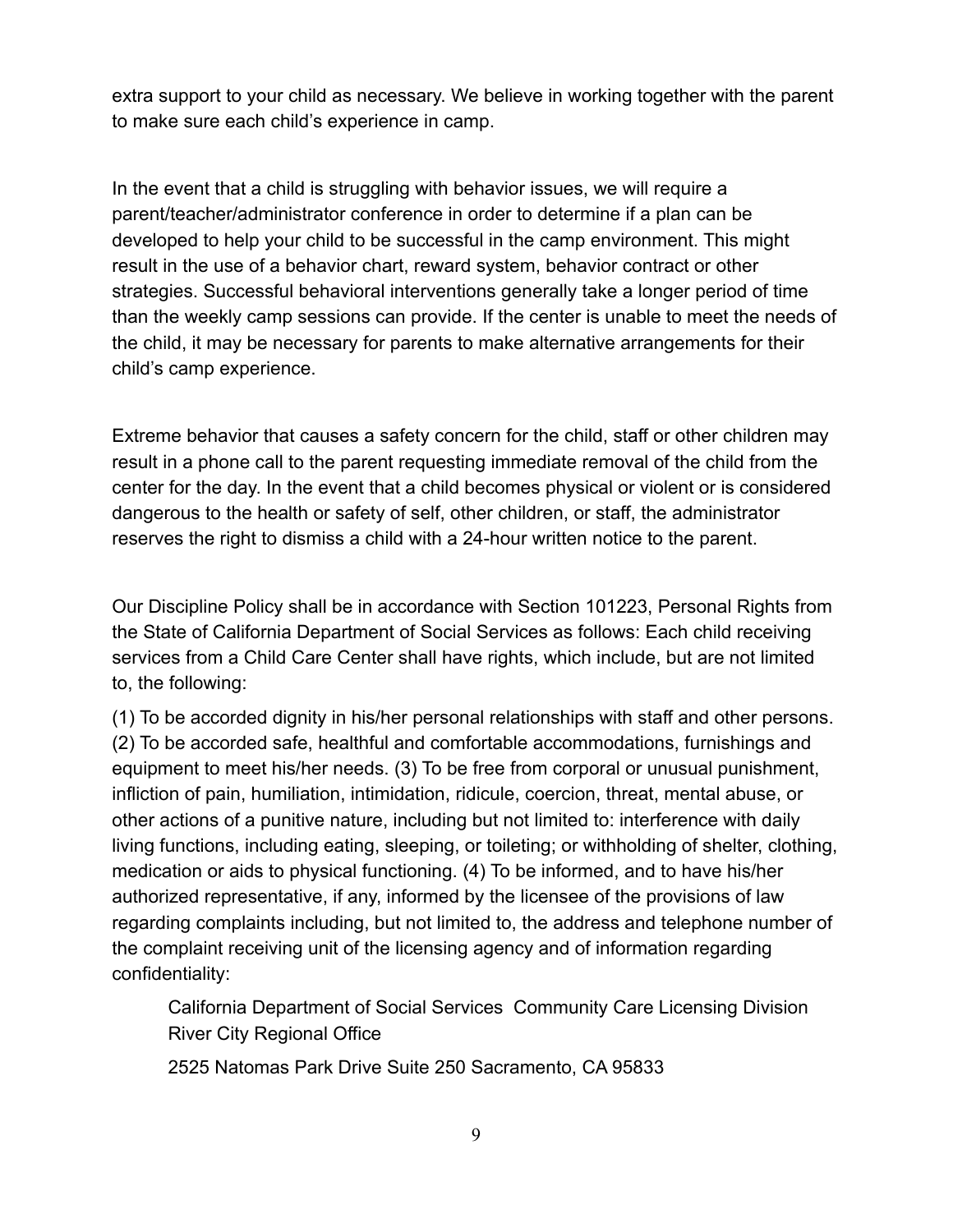(5) To be free to attend religious services or activities of his/her choice and to have visits from the spiritual advisor of his/her choice. Attendance at religious services, either in or outside the facility, shall be on a completely voluntary basis. In Child Care Centers, decisions concerning attendance at religious services or visits from spiritual advisors shall be made by the parent(s), or guardian(s) of the child. (6) Not to be locked in any room, building, or facility premises by day or night. (7) Not to be placed in any restraining device, except a supportive restraint approved in advance by the licensing agency.

# **Health and Safety**

The health and safety of the students, our staff and your families is our top priority. A daily health review and temperature check is given when each child arrives at the center. The center reserves the right to determine whether a child is well enough to be in attendance that day. If a child is unable to participate in all aspects of the program, both inside and outside, we do not consider them well enough to be in attendance. Refunds or "makeup days" are not given for absences due to illness.

#### **Please keep your child home if he/she:**

- has a fever of 100.4 or above or has had one during the previous 48 hour period
- has a heavy, colored nasal discharge
- has a constant cough.
- has symptoms of a communicable disease\* (symptoms may include: reddened eyes, discharge from the eyes, sore throat, abdominal pain, nausea, diarrhea, and fever).
- presents with or complains of symptoms of COVID-19: muscle ache, headache, cough, shortness of breath, sore throat, new loss of taste or smell, diarrhea or vomiting
- Has had exposure to someone with a known or suspected case of COVID-19.

# **Please also keep your child at home if anyone in your household**:

- Has a fever of 100.4 or above or has had one during the previous 72 hour period
- Presents with or complains of symptoms of COVID-19: muscle ache, headache, cough, shortness of breath, sore throat, new loss of taste or smell, diarrhea or vomiting or has had exposure to someone with a known or suspected case of COVID-19. **Please notify your health care provider immediately so they can advise you of isolation, quarantine and testing requirements and recommendations.** The CDC currently recommends that anyone who has had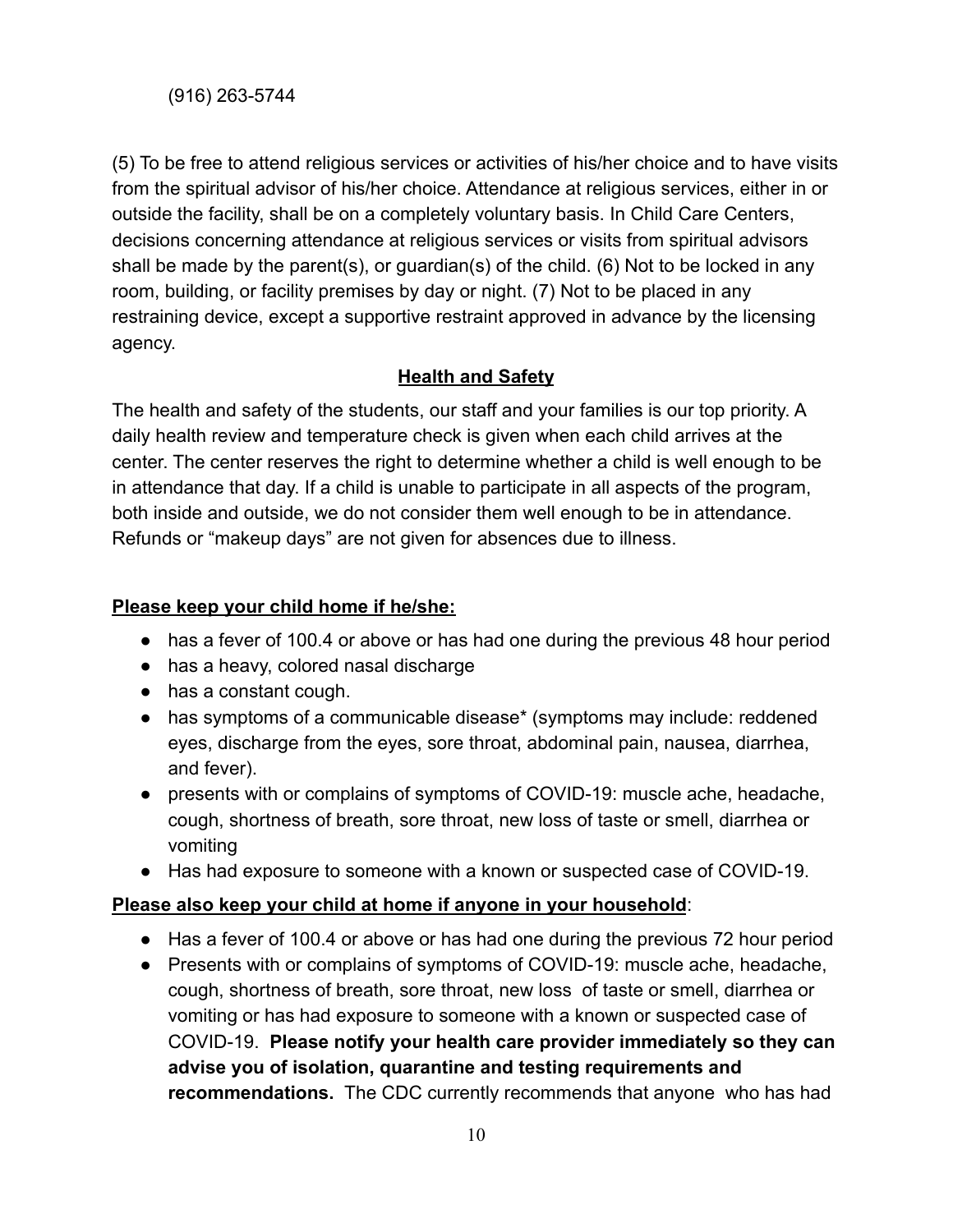close contact with someone with COVID-19 stay home for 10 days after exposure based on the time it takes to develop illness.

# **For known or suspected cases of COVID-19, your child may return to school:**

**● Only with a written physician's note stating that is safe for the child to return to the school setting or having followed current CDC guidelines regarding isolation/quarantine periods**

The CDC currently outlines the following:

For those with a suspected or known case of COVID-19 **with symptoms**: it is usually safe to be around others after 3 days with no fever AND respiratory and other symptoms have improved AND it has been 10 days since symptoms first appeared

For those who tested positive for COVID-19 but had no symptoms: it is usually safe to be around others if there continues to be no symptoms and 10 days have passed since the test. Your health care provider may have you tested again, in which case it is usually safe to be around others if there has been 2 negative test results in a row, at least 24 hours apart.

# **For non-COVID-19 related illnesses, your child may return to school:**

- If your child has been fever free, without medication for 48 hours. A fever is defined as 100.4 or higher.
- If the incubation period for a communicable disease has passed\*
- If your child has a written doctor's release

# \*Communicable Disease Policy

Please notify the school at once if your child has a communicable disease so that we may notify other parents of possible contact and/or exposure. Any child with a communicable disease must have a written doctor's release before returning to the center. Communicable diseases include but are not limited to: conjunctivitis (pink eye), chicken pox, encephalitis, fifth disease, head lice, hepatitis "A", hepatitis "B", hepatitis "C", impetigo, measles, meningitis, mononucleosis, mumps, pinworms, ringworm, salmonella, shigella (gastroenteritis), scabies, streptococcal infections (scarlet fever, strep throat), tuberculosis, whooping cough.

**Staff Illnesses**: When a staff member is sick, we have the same requirements to return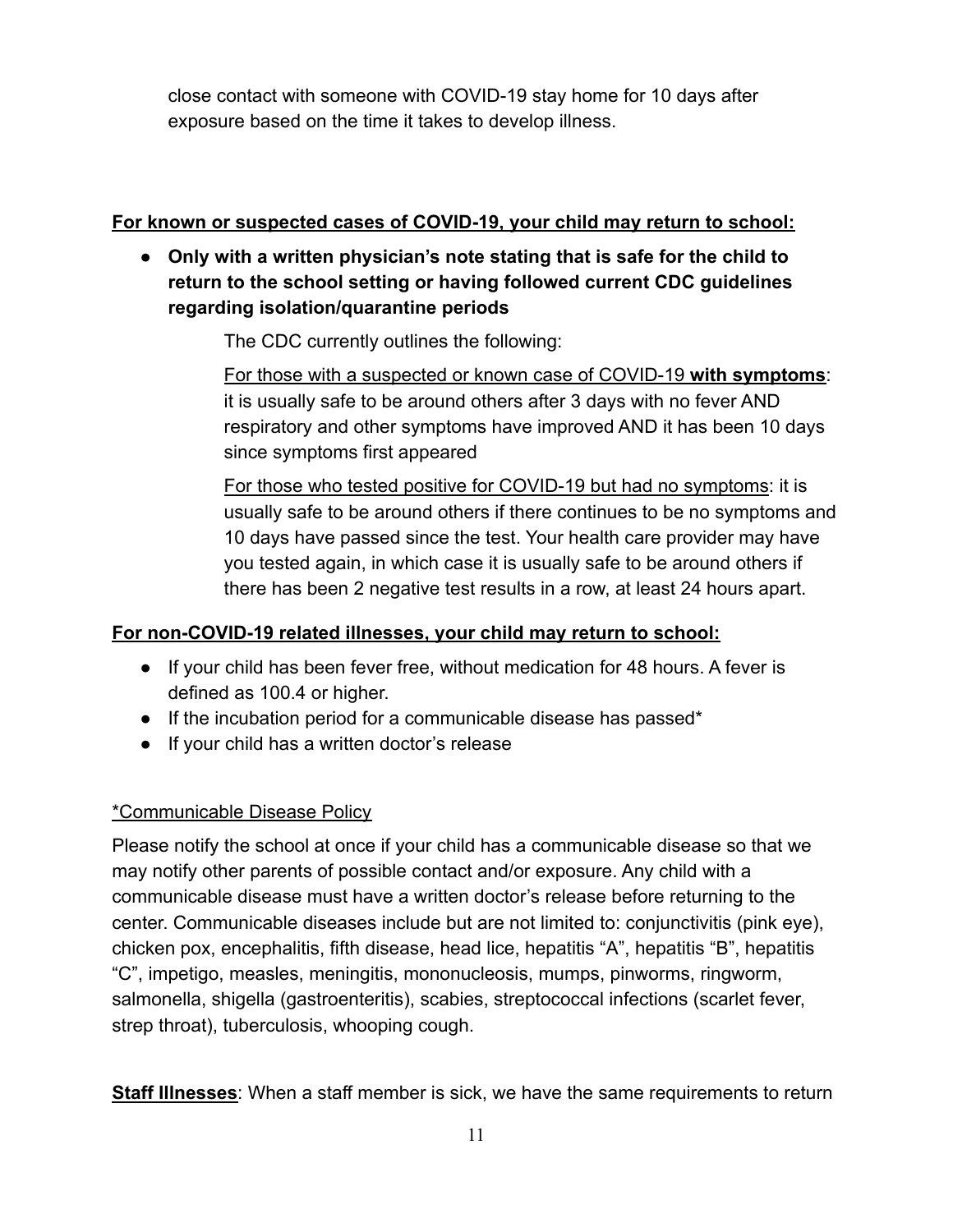to work as we outlined above for the students. We maintain our own roster of qualified substitute teachers and contract with several substitute teacher agencies. Because we normally maintain such low teacher/student ratios, we are usually able to still provide supervision within the legal 1:12 ratio if a staff member becomes ill. While we have never had to close in the past due to a lack of staffing, given the current pandemic, this could be a possibility that we want to prepare for. We do not anticipate having to do so, but in the event that we are unable to provide care for all of the children scheduled to be in attendance on any given day, we will first ask for volunteers to forgo their camp day. If we do not receive enough volunteers, we will give priority for attendance to our working families. Tuition will be credited/refunded in this scenario.

#### Illness/Injury/Emergency

If your child is seriously injured or becomes ill at the center, you will be notified immediately and expected to pick your child up promptly from the center. If you cannot be reached, we will continue on to the list of people you provided on your child's form who are authorized to pick up your child. Your child must be picked up within 1 hour of notification of illness. Failure to do so will result in a \$15 per hour fee. In the event of an urgent condition, and one of the child's parents, legal guardians or authorized adults as listed on your child's form cannot be reached, we will contact the physician or dentist listed on your child's emergency form or have your child transported to a local hospital for care.

We try our best to prevent accidents from happening, however, children who are engaged in active play will fall down, get minor bumps, bruises or scrapes on occasion. If your child gets hurt while at school, we will provide you with an "ouch notice" upon pick up. We request that you sign this and return it to the tuition box on the day that you receive it. While we actively supervise the children at all times, occasionally, a child will bump or skin a knee and not mention it to us. If this occurs, we kindly ask that you let us know so we can document it.

# **Medications**

Medications, both prescribed and over the counter, may be given by the Administrator or approved staff if the following criteria are met:

• Medication is in the original container

● A note **from a physician** gives permission to dispense medication, indicates date, time and amount to be given and has **both the physician's signature** and the parent's signature.